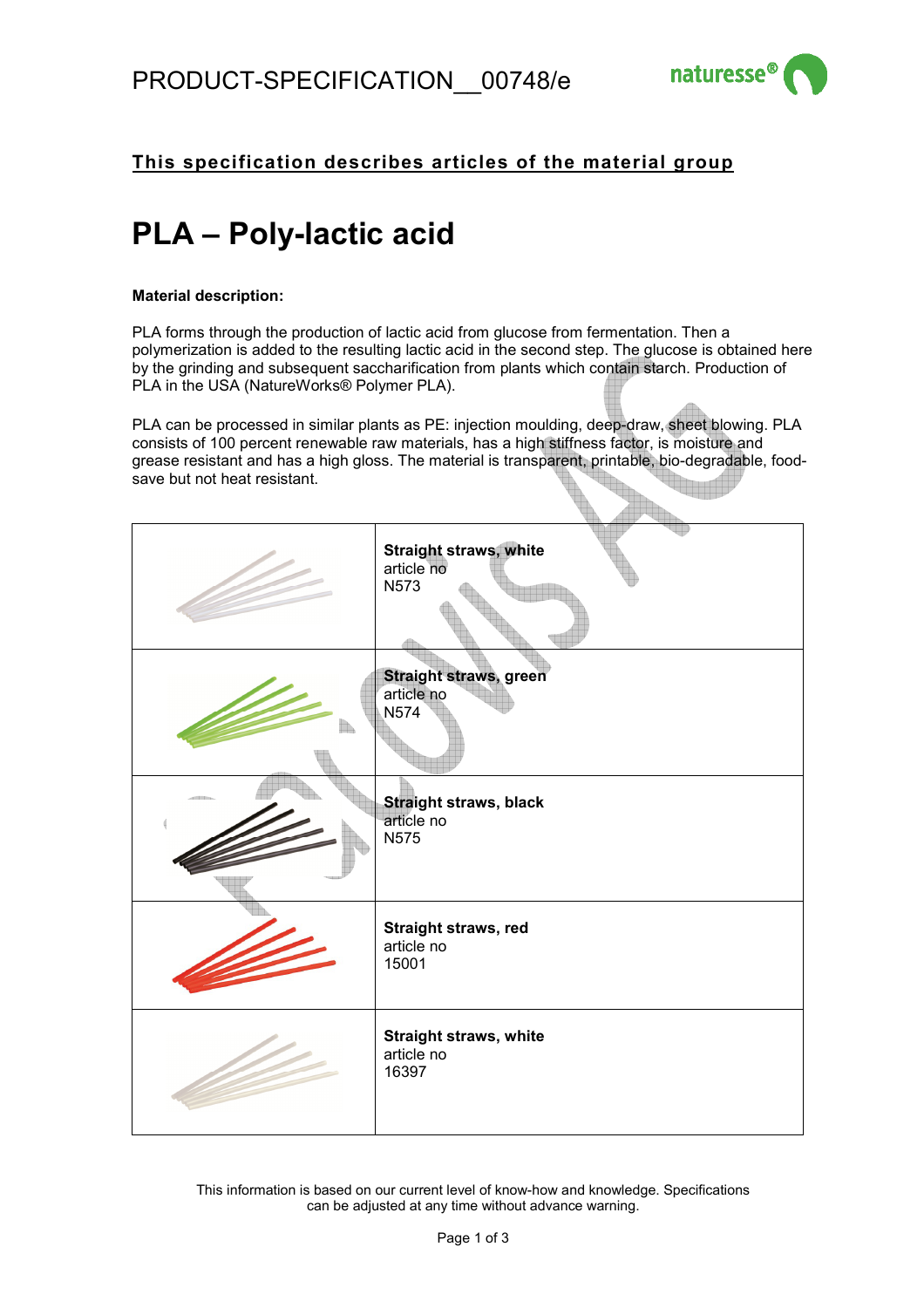## PRODUCT-SPECIFICATION\_\_00748/e





**Straight straws, green, ind. wrapped**  article no 16232

#### **Material / composition**

PLA (Poly-lactic acid)

#### **Storage**

Storage temperature: ambient Relative humidity: drv

Storage conditions keep away from direct sunlight

#### **Purpose of use**

Types of food to be in contact with the material:

- $\boxtimes$  aqueous
- ☒ acid
- $\boxtimes$  dairy beverages
- ☒ alcoholic

Applications:

- $\boxtimes$  Short-term contact (according to migration test 2h)
- $\boxtimes$  Temperature resistant up to 40°C
- ☒ Single-use

#### **Declaration of compliance**

These articles meet the following regulations and are suitable for direct contact with food :

☒ **Regulation (EC) No 2023/2006** on good manufacturing practice for materials and articles intended to come into contact with food

☒ **Regulation (EC) No 1935/2004** on materials and articles intended to come into contact with food and

☒ **Regulation (EU) No 10/2011** on plastic materials and articles intended to come into contact with food. And subsequent amendments until the date of the test report.

☒ **SR 817.023.21** The Swiss Ordinance on Materials and Articles in Contact with Food

This information is based on our current level of know-how and knowledge. Specifications can be adjusted at any time without advance warning.